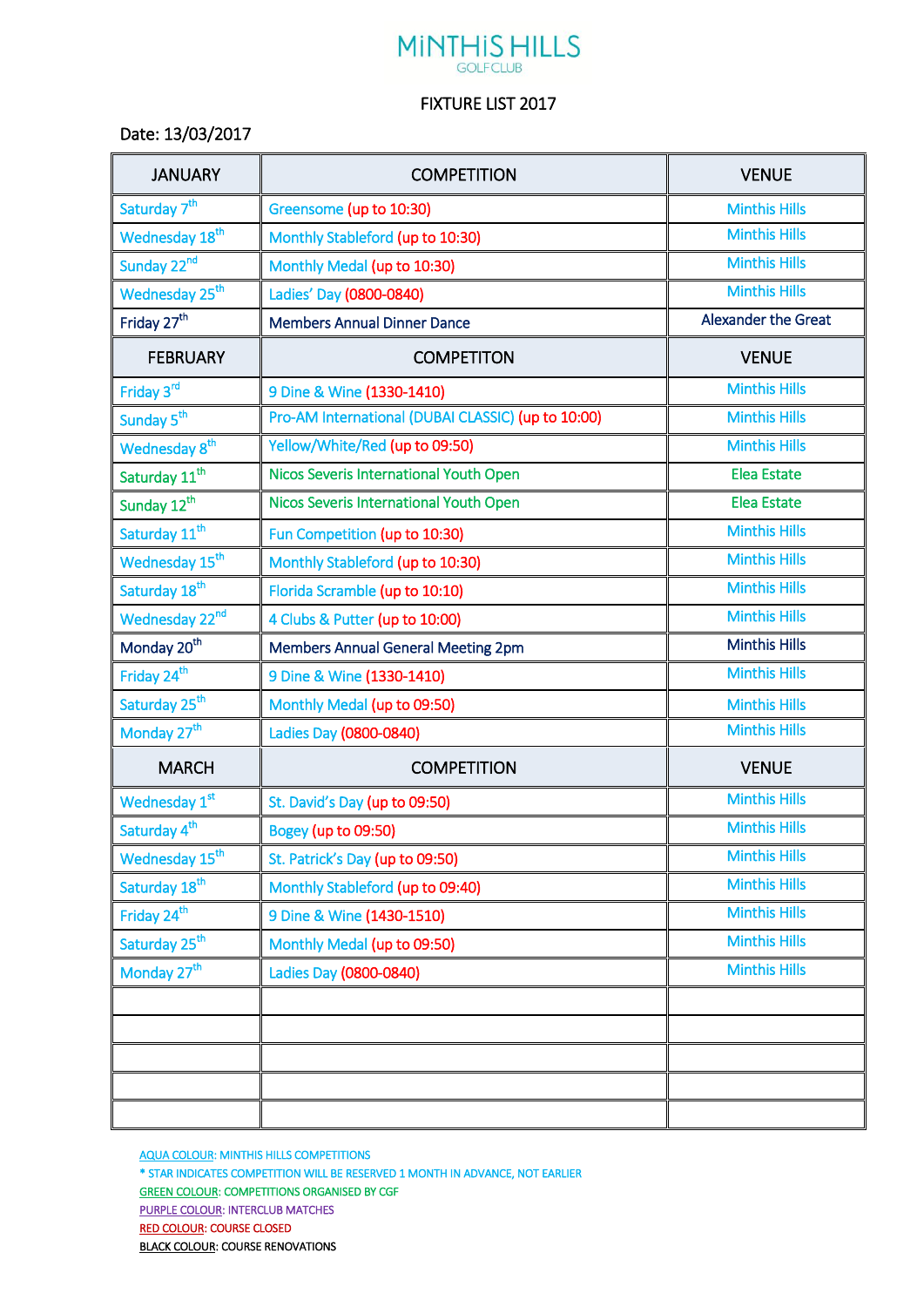| <b>APRIL</b>                | <b>COMPETITION</b>                                                                              | <b>VENUE</b>           |
|-----------------------------|-------------------------------------------------------------------------------------------------|------------------------|
| Saturday 1st                | Motherball (up to 09:50)                                                                        | <b>Minthis Hills</b>   |
| Saturday 8 <sup>th</sup>    | Monthly Stableford (up to 10:30)                                                                | <b>Minthis Hills</b>   |
| Wednesday 12 <sup>th</sup>  | Mixed Open (up to 09:50)                                                                        | <b>Minthis Hills</b>   |
| Sunday 16 <sup>th</sup>     | <b>EASTER SUNDAY - COURSE &amp; CLUBHOUSE CLOSED</b>                                            | <b>Minthis Hills</b>   |
| Saturday 22 <sup>nd</sup>   | St. George's Day (up to 10:10)                                                                  | <b>Minthis Hills</b>   |
| Monday 24 <sup>th</sup>     | Ladies Day (0800-0840)                                                                          | <b>Minthis Hills</b>   |
| Wednesday, 26 <sup>th</sup> | Interclub Match Minthis Hills Vs. Secret Valley followed by<br>dinner (1300-1340 2 tee start)   | <b>Minthis Hills</b>   |
| Friday 28 <sup>th</sup>     | 9 Dine & Wine (1430-1510)                                                                       | <b>Minthis Hills</b>   |
| Saturday 29 <sup>th</sup>   | Monthly Medal (up to 10:30)                                                                     | <b>Minthis Hills</b>   |
| Sunday 30 <sup>th</sup>     | CGF NOOM DAY (moved from 07/05)                                                                 | <b>Minthis Hills</b>   |
| <b>MAY</b>                  | <b>COMPETITION</b>                                                                              | <b>VENUE</b>           |
| Tuesday 2 <sup>nd</sup>     | Interclub Match Secret Valley Vs. Minthis Hills followed by<br>dinner                           | <b>Secret Valley</b>   |
| Saturday 6 <sup>th</sup>    | Monthly Stableford (up to 10:20)                                                                | <b>Minthis Hills</b>   |
| Saturday 13 <sup>th</sup>   | Captain's Charity Day (up to 10:30)                                                             | <b>Minthis Hills</b>   |
| Wednesday 17 <sup>th</sup>  | Interclub Match Minthis Hills Vs. Aphrodite Hills followed by<br>dinner (1300-1340 2 tee start) | <b>Minthis Hills</b>   |
| Friday 19 <sup>th</sup>     | <b>CGF Cyprus Amateur Men's Open</b>                                                            | <b>Aphrodite Hills</b> |
| Saturday 20 <sup>th</sup>   | <b>CGF Cyprus Amateur Men's Open</b>                                                            | <b>Aphrodite Hills</b> |
| Sunday 21st                 | <b>CGF Cyprus Amateur Men's Open</b>                                                            | <b>Aphrodite Hills</b> |
| Monday 22nd                 | Greens Renovation - Front 9 holes closed                                                        | <b>Minthis Hills</b>   |
| Tuesday 23rd                | Greens Renovation - Back 9 holes closed                                                         | <b>Minthis Hills</b>   |
| Wednesday 24 <sup>th</sup>  | Florida Scramble (up to 9:30)                                                                   | <b>Minthis Hills</b>   |
| Friday 26 <sup>th</sup>     | 9 Dine & Wine (1430-1510)                                                                       | <b>Minthis Hills</b>   |
| Saturday 27 <sup>th</sup>   | Monthly Medal (up to 10:30)                                                                     | <b>Minthis Hills</b>   |
| Sunday, 28 <sup>th</sup>    | <b>CGF Cup</b>                                                                                  | <b>Elea Estate</b>     |
| Monday 29 <sup>th</sup>     | Ladies' Day (0800-0840)                                                                         | <b>Minthis Hills</b>   |
| <b>JUNE</b>                 | <b>COMPETITION</b>                                                                              | <b>VENUE</b>           |
| Friday 2 <sup>nd</sup>      | Interclub Match Aphrodite Hills Vs. Minthis Hills followed by<br>dinner                         | <b>Aphrodite Hills</b> |
| Saturday 3rd                | Lachlan Gilchrist open (up to 11 am)                                                            | <b>Minthis Hills</b>   |
| Tuesday 6 <sup>th</sup>     | Women's Golf Day 4BBB Stableford Invitational followed by<br>lunch (ladies only)                | <b>Minthis Hills</b>   |
| Saturday 10 <sup>th</sup>   | Monthly Stableford (up to 10:30)                                                                | <b>Minthis Hills</b>   |
| Sunday, $11^{\text{th}}$    | <b>Special Olympics CGF</b>                                                                     | <b>Minthis Hills</b>   |
| Thursday 15 <sup>th</sup>   | Interclub Match Elea Vs. Minthis Hills followed by dinner                                       | <b>Elea Estate</b>     |
| Saturday 17 <sup>th</sup>   | Monthly Medal (up to 10:30)                                                                     | <b>Minthis Hills</b>   |
| Tuesday 20 <sup>th</sup>    | Fun Competition (up to 10:30)                                                                   | <b>Minthis Hills</b>   |

AQUA COLOUR: MINTHIS HILLS COMPETITIONS

\* STAR INDICATES COMPETITION WILL BE RESERVED 1 MONTH IN ADVANCE, NOT EARLIER

GREEN COLOUR: COMPETITIONS ORGANISED BY CGF

PURPLE COLOUR: INTERCLUB MATCHES

RED COLOUR: COURSE CLOSED

BLACK COLOUR: COURSE RENOVATIONS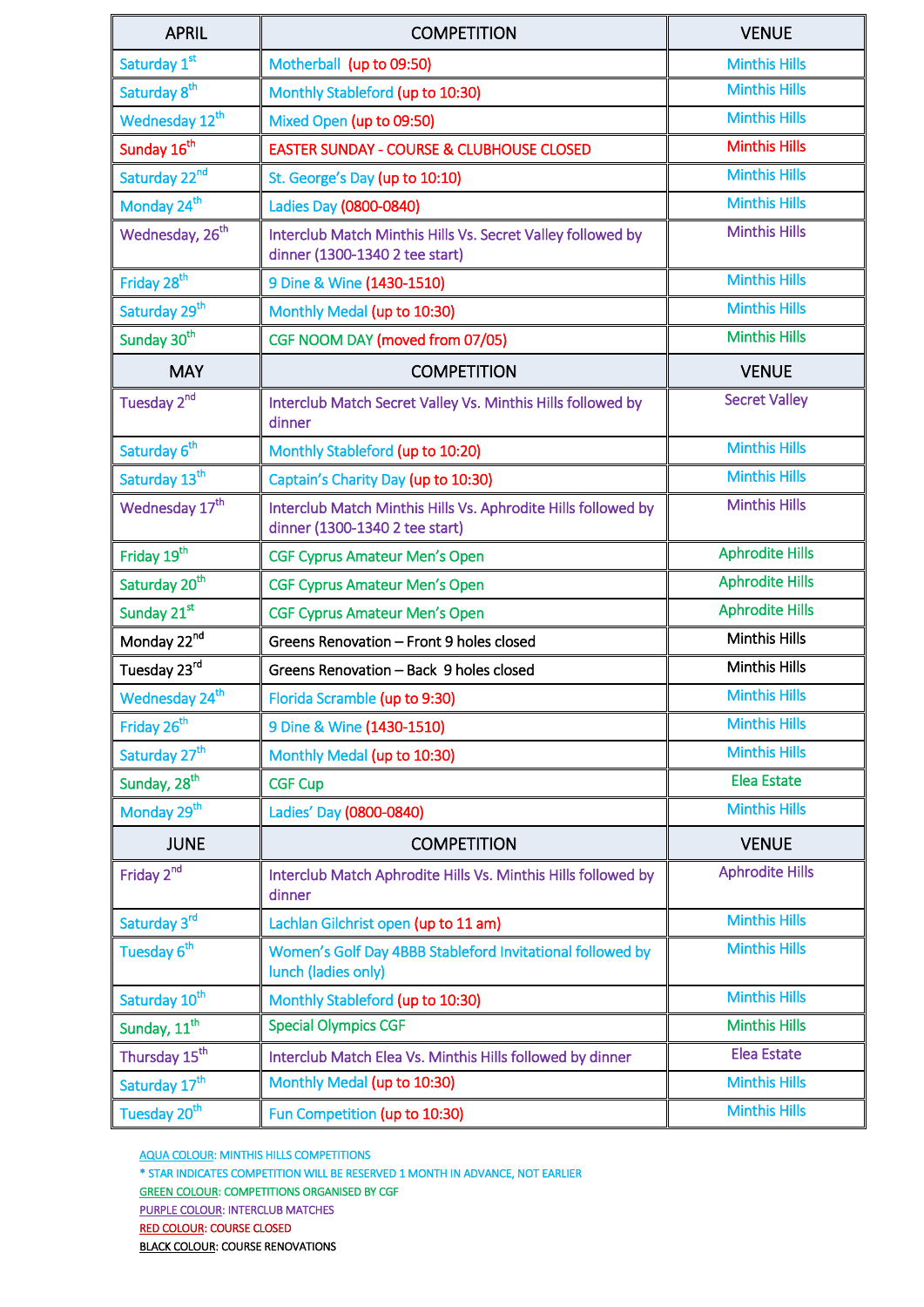| Wednesday 21st             | Ladies' Day (0800-0840)                                                              | <b>Minthis Hills</b> |
|----------------------------|--------------------------------------------------------------------------------------|----------------------|
| Friday 23rd                | 9 Dine & Wine (1430-1510)                                                            | <b>Minthis Hills</b> |
| Saturday 24 <sup>th</sup>  | MH Junior Open with lunch (up to 11 am)                                              | <b>Minthis Hills</b> |
| <b>JULY</b>                | <b>COMPETITION</b>                                                                   | <b>VENUE</b>         |
| Saturday 8 <sup>th</sup>   | Monthly Medal (up to 10:30)                                                          | <b>Minthis Hills</b> |
| Wednesday 12 <sup>th</sup> | Monthly Stableford (up to 10:30)                                                     | <b>Minthis Hills</b> |
| Saturday 15 <sup>th</sup>  | KEO Open with lunch (up to 11 am)                                                    | <b>Minthis Hills</b> |
| Thursday 20 <sup>th</sup>  | Interclub Match Minthis Hills Vs. Elea followed by dinner<br>(1300-1340 2 tee start) | <b>Minthis Hills</b> |
| Friday 21st                | 9 Dine & Wine (1430-1510)                                                            | <b>Minthis Hills</b> |
| Saturday 22nd              | Patsomes (up to 10:30)                                                               | <b>Minthis Hills</b> |
| Monday 24 <sup>th</sup>    | Ladies' Day (0800-0840)                                                              | <b>Minthis Hills</b> |
| Wednesday 26 <sup>th</sup> | Motherball (up to 10:30)                                                             | <b>Minthis Hills</b> |
| Saturday 29 <sup>th</sup>  | Masonic Charity Day Shotgun Start 8:00 am with Lunch (up<br>to 11:00)                | <b>Minthis Hills</b> |
| <b>AUGUST</b>              | <b>COMPETITON</b>                                                                    | <b>VENUE</b>         |
| Saturday 5 <sup>th</sup>   | Monthly Stableford (up to 10:30)                                                     | <b>Minthis Hills</b> |
| Wednesday 9 <sup>th</sup>  | Greensome (up to 10:30)                                                              | <b>Minthis Hills</b> |
| Saturday 19 <sup>th</sup>  | Captain's Day with BBQ Dinner (up to 11 am)                                          | <b>Minthis Hills</b> |
| Mon 21st                   | Greens Renovation - Front 9 holes closed                                             | <b>Minthis Hills</b> |
| Tue 22 <sup>nd</sup>       | Greens Renovation - Back 9 holes closed                                              | <b>Minthis Hills</b> |
| Wednesday 23rd             | Ladies' Day (0800-0840)                                                              | <b>Minthis Hills</b> |
| Friday 25 <sup>th</sup>    | 9 Dine & Wine (1430-1510)                                                            | <b>Minthis Hills</b> |
| Sunday 27 <sup>th</sup>    | Monthly Medal (up to 10:30)                                                          | <b>Minthis Hills</b> |
| Mon 28/08-<br>Fri 01/09    | Fairway Renovations - Front 9 holes closed                                           | <b>Minthis Hills</b> |
| <b>SEPTEMBER</b>           | <b>COMPETITON</b>                                                                    | <b>VENUE</b>         |
| Saturday 2nd               | Monthly Stableford (up to 10:30)                                                     | <b>Minthis Hills</b> |
| Mon 04/09-<br>Fri 08/09    | Fairway Renovations - Back 9 holes closed                                            | <b>Minthis Hills</b> |
| Saturday 9 <sup>th</sup>   | Captain' Shoot Out (from both tees) (up to 09:30)                                    | <b>Minthis Hills</b> |
| Sunday 10 <sup>th</sup>    | Joke's Open Competition with lunch (ex Ray Stock Open) (up<br>to $11 am$ )           | <b>Minthis Hills</b> |
| Saturday 16 <sup>th</sup>  | Monthly Medal (up to 10:30)                                                          | <b>Minthis Hills</b> |
| Sunday 17 <sup>th</sup>    | <b>CGF NOOM DAY</b>                                                                  | <b>Minthis Hills</b> |
| Wednesday 20 <sup>th</sup> | Ladies Day (0800-0840)                                                               | <b>Minthis Hills</b> |
| Friday 22nd                | CGF Cyprus Amateur Senior Men's & Ladies Open                                        | <b>Minthis Hills</b> |
| Saturday 23rd              | CGF Cyprus Amateur Senior Men's & Ladies Open                                        | <b>Minthis Hills</b> |
| Sunday 24 <sup>th</sup>    | CGF Cyprus Amateur Senior Men's & Ladies Open                                        | <b>Minthis Hills</b> |

AQUA COLOUR: MINTHIS HILLS COMPETITIONS

\* STAR INDICATES COMPETITION WILL BE RESERVED 1 MONTH IN ADVANCE, NOT EARLIER

GREEN COLOUR: COMPETITIONS ORGANISED BY CGF

PURPLE COLOUR: INTERCLUB MATCHES

RED COLOUR: COURSE CLOSED

BLACK COLOUR: COURSE RENOVATIONS